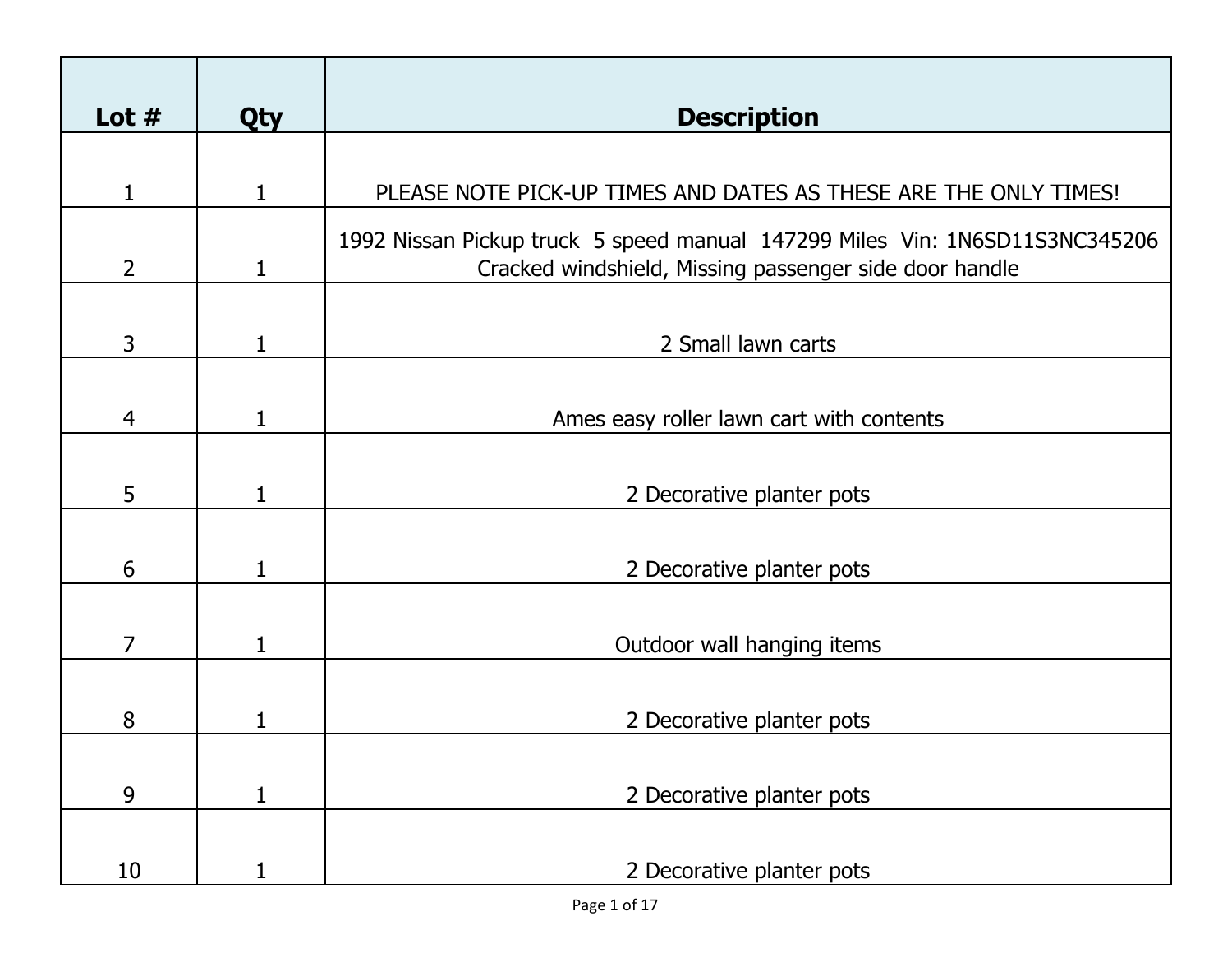| Lot $#$ | Qty          | <b>Description</b>                   |
|---------|--------------|--------------------------------------|
|         |              |                                      |
| 11      | 1            | Big wheel lawn cart                  |
|         |              |                                      |
| 12      | $\mathbf{1}$ | 2 Decorative planter pots            |
|         |              |                                      |
| 13      | 1            | Group of lawn sprinklers             |
|         |              |                                      |
| 14      |              | Group of lawn sprinklers some broken |
|         |              |                                      |
| 15      | 1            | Group of outdoor yard art items      |
|         |              |                                      |
| 16      | 1            | Metal arbor panel                    |
|         |              |                                      |
| 17      | 1            | Group of outdoor yard art items      |
|         |              |                                      |
| 18      | 1            | 2 Decorative planter pots            |
|         |              |                                      |
| 19      | $\mathbf{1}$ | 2 garden work benches one on wheels  |
|         |              |                                      |
| 20      |              | 4' Werner fiberglass ladder          |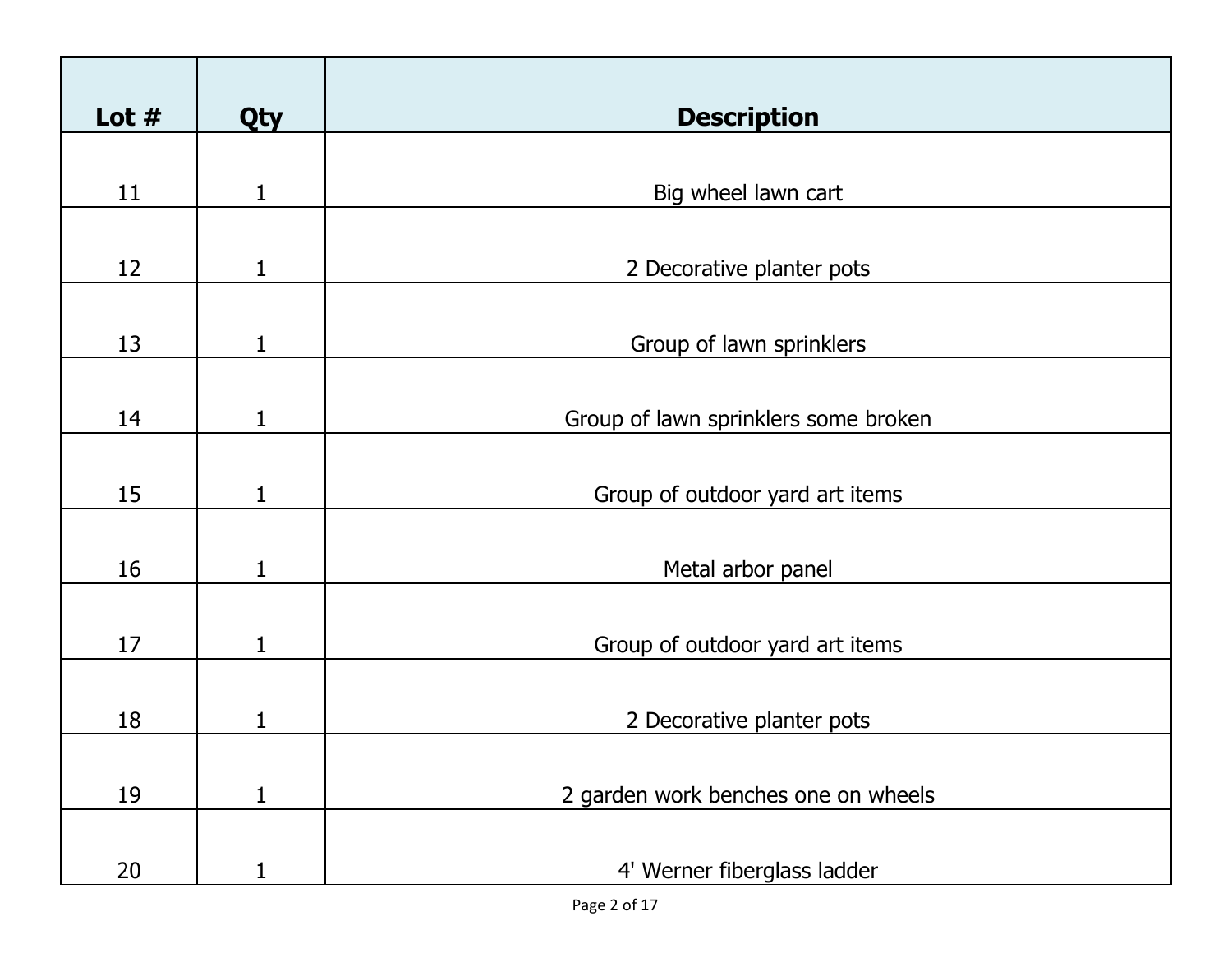| Lot $#$ | Qty          | <b>Description</b>           |
|---------|--------------|------------------------------|
|         |              |                              |
| 21      | $\mathbf{1}$ | Werner 16' folding ladder    |
|         |              |                              |
| 22      | 1            | Werner 8' fiberglass ladder  |
|         |              |                              |
| 23      | 1            | Werner 6' aluminum ladder    |
|         |              |                              |
| 24      | 1            | 4 Folding plastic saw horses |
|         |              |                              |
| 25      | $\mathbf{1}$ | 4 Folding plastic saw horses |
|         |              |                              |
| 26      | 1            | Small hand truck             |
|         |              |                              |
| 27      | 1            | Group of misc. planter pots  |
|         |              |                              |
| 28      | 1            | Bird feeder and garden tools |
|         |              |                              |
| 29      | $\mathbf{1}$ | Group of hand tools          |
|         |              |                              |
| 30      | 1            | Group of hand tools          |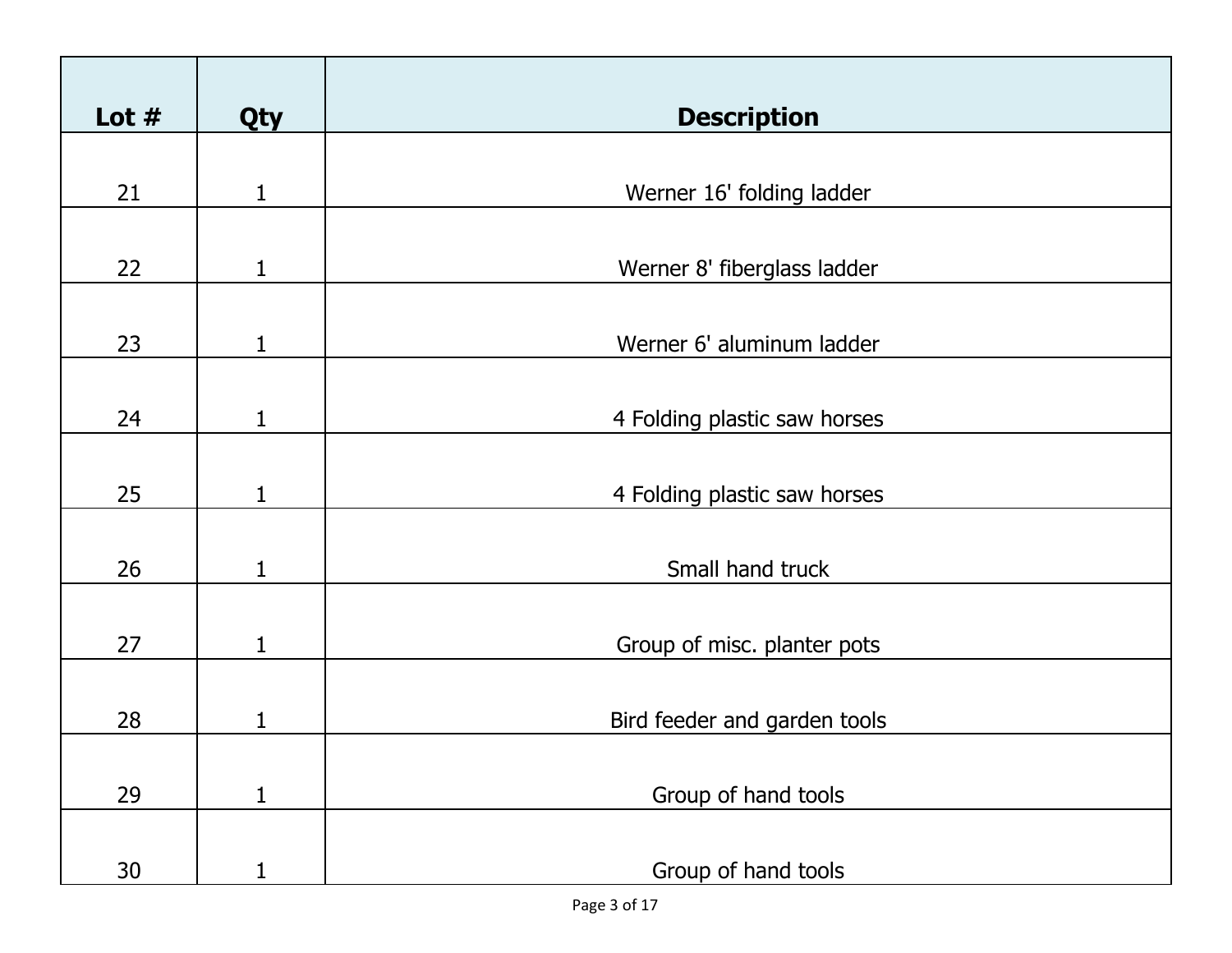| Lot $#$ | <b>Qty</b>   | <b>Description</b>                           |
|---------|--------------|----------------------------------------------|
| 31      | 1            | Cart with potting soil                       |
| 32      | 1            | Clip together plastic landscape borders      |
| 33      | 1            | Concrete bird bath 24"T x18"R                |
| 34      |              | 32' Aluminum extension ladder                |
| 35      | 1            | Concrete angel bird bath                     |
| 36      |              | Plastic type fountain unknown condition 30"T |
| 37      | 1            | Plastic Bird bath 25"T                       |
| 38      |              | Concrete bird bath 26"T                      |
| 39      | $\mathbf{1}$ | Concrete bird bath 21"T                      |
| 40      |              | Concrete angel bird bath 24"T                |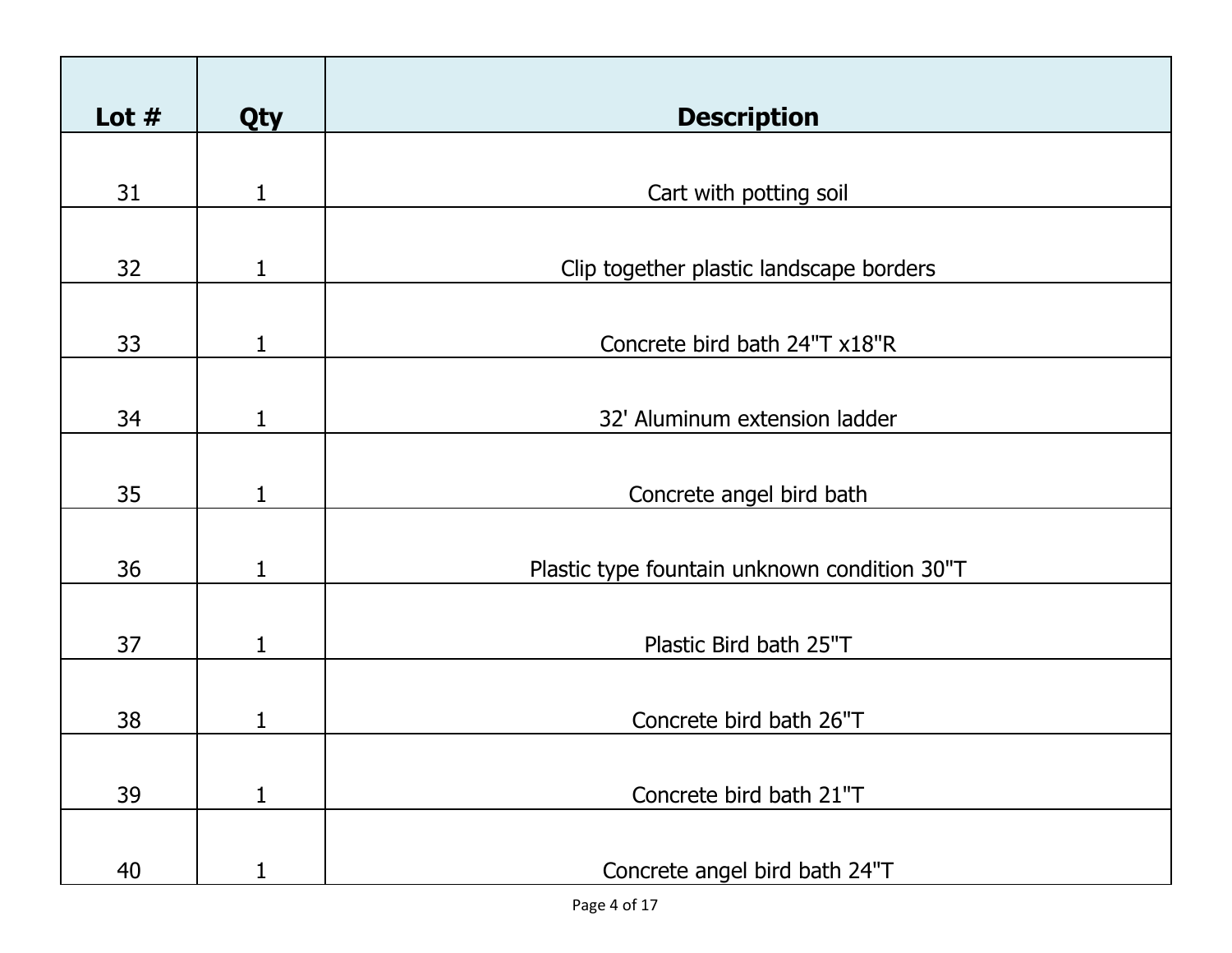| Lot $#$ | Qty          | <b>Description</b>                                     |
|---------|--------------|--------------------------------------------------------|
| 41      | 1            | Monk Statuary Concrete 26"T                            |
| 42      | 1            | Bird Bath Stands 21, 19, 12"T & Yard Art (some damage) |
| 43      | 1            | <b>Collapsible Yard Bags</b>                           |
| 44      |              | Plastic type fountain unknown condition 25"T           |
| 45      | 1            | Group of Yard Tools                                    |
| 46      |              | Gas Patio Heater LG sourcing Inc (no tank)             |
| 47      | 1            | Chiminea                                               |
| 48      |              | Group of Gas Cans                                      |
| 49      | $\mathbf{1}$ | Yard Cart with contents                                |
| 50      |              | Werner Aluminum work platform                          |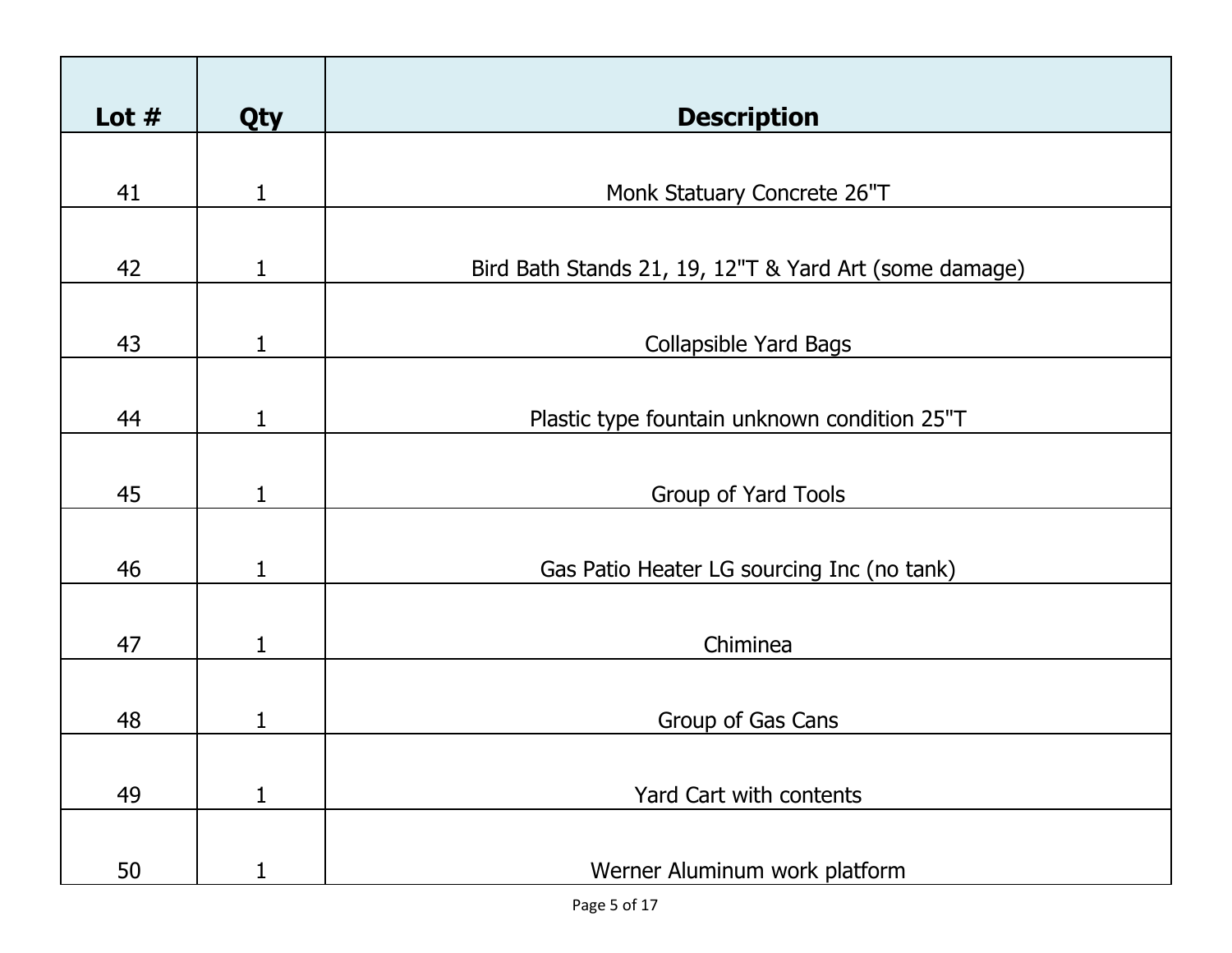| Lot $#$ | <b>Qty</b> | <b>Description</b>                                    |
|---------|------------|-------------------------------------------------------|
| 51      | 1          | Plastic Shelving unit with contents 36"W x 72"T x 18D |
|         |            |                                                       |
| 52      | 1          | Plastic Shelving unit with contents 36"W x 72"T x 18D |
| 53      | 1          | Totes, Shelving, Hanging Chairs                       |
| 54      | 1          | Corner Tool Caddie with hand tools                    |
| 55      | 1          | Spreader with tools & Basket of Wind Chimes           |
|         |            |                                                       |
| 56      | 1          | Wash Tub with Outdoor Decorative Items                |
| 57      | 1          | Sheppard Hook & Candle Holder                         |
| 58      | 1          | 4 Vintage Wooden Bird Cages                           |
|         |            |                                                       |
| 59      | 1          | <b>Grilling &amp; Pruning Tools</b>                   |
| 60      |            | 2 Work Mate Benches                                   |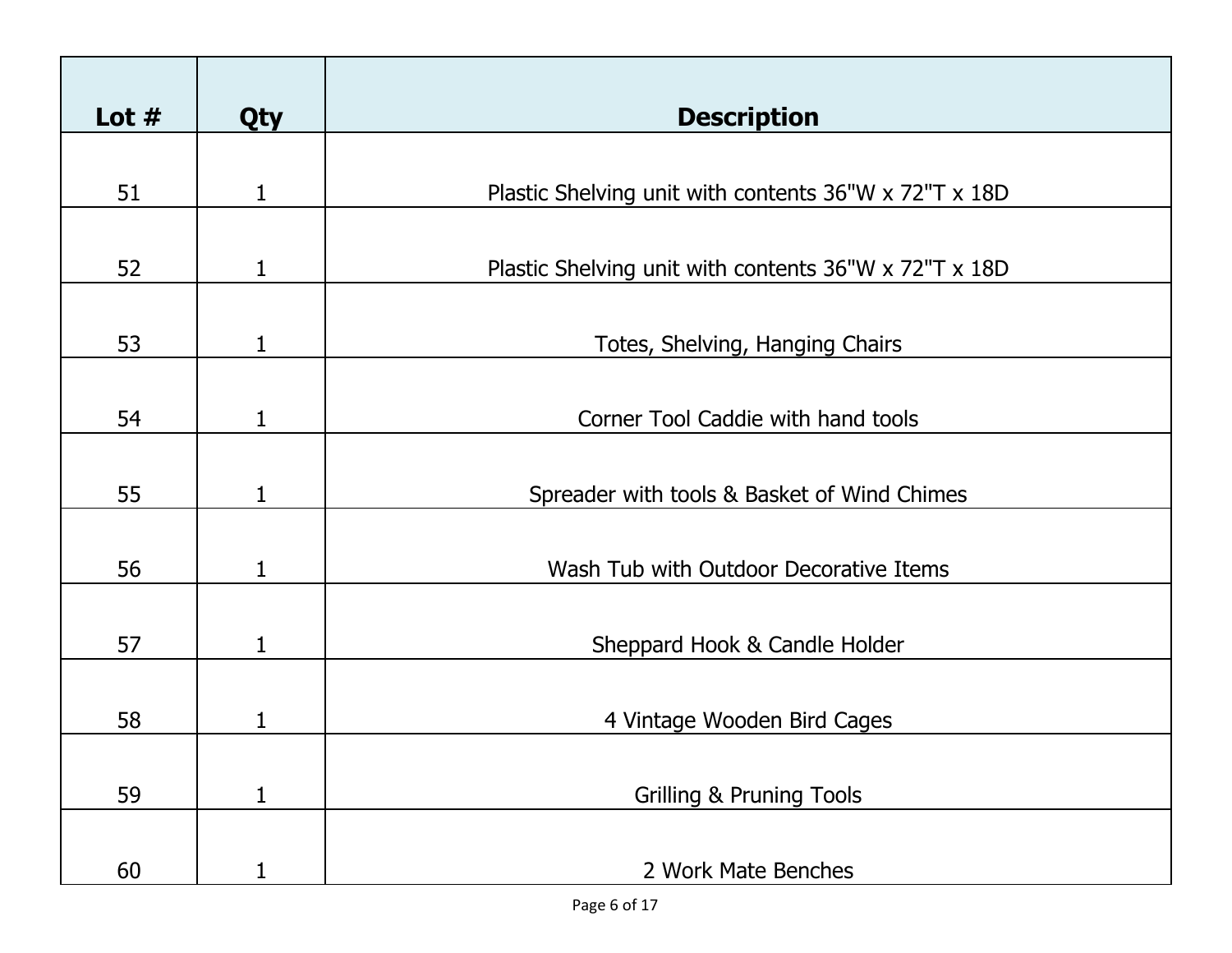| Lot $#$ | <b>Qty</b>   | <b>Description</b>                      |
|---------|--------------|-----------------------------------------|
| 61      | 1            | 2 Saw benches with Miscellaneous Lumber |
| 62      | 1            | 3 Glass Top Patio Tables 16"Sq. x 17"T  |
| 63      | 1            | 4 Metal Patio Tables 12"R x 17"T        |
| 64      | 1            | <b>Hand Truck</b>                       |
| 65      | 1            | 2 Gray Patio Chairs Plastic Wicker      |
| 66      |              | Group of Yard Art                       |
| 67      | 1            | Oriental Plant Stand 18"T               |
| 68      | 1            | Floral Plant Stand 18"T                 |
|         |              |                                         |
| 69      | $\mathbf{1}$ | Wooden Rocking Chair                    |
| 70      |              | Drift Wood, Wind Chimes, & Yard Art     |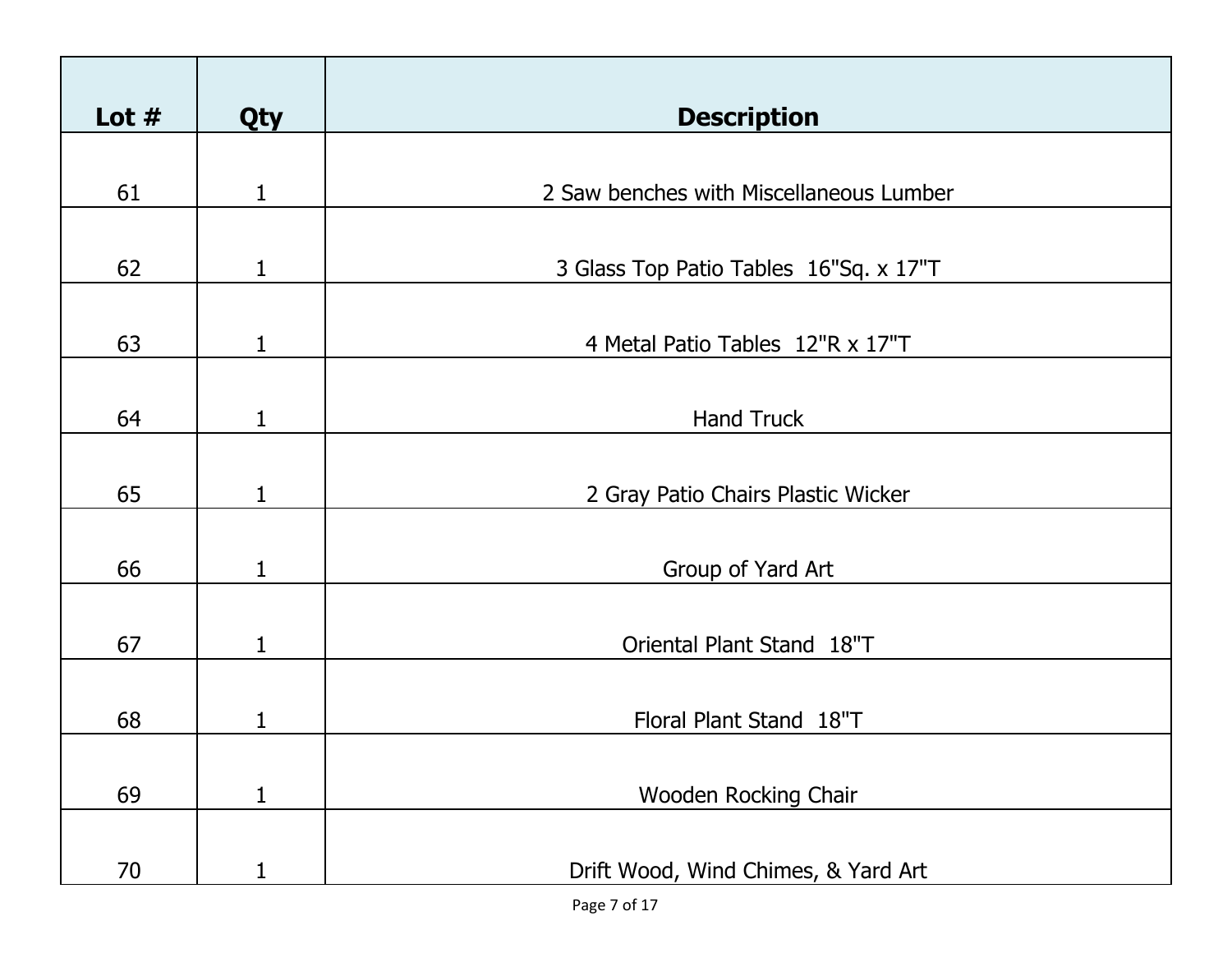| Lot $#$ | <b>Qty</b> | <b>Description</b>                                                                       |
|---------|------------|------------------------------------------------------------------------------------------|
| 71      | 1          | Wicker Bow Back Chairs 54"T (1-has damage)                                               |
|         |            |                                                                                          |
| 72      | 1          | Multiple Bird Feeder on Stand 80"T                                                       |
| 73      | 1          | 42"R Glass Top Patio Table                                                               |
| 74      |            | 4 Patio Table Chairs with Cushions                                                       |
| 75      | 1          | Wicker Glass top 48"R Patio Table                                                        |
| 76      |            | Group of Rope Lights unknown condition                                                   |
|         |            |                                                                                          |
| 77      | 1          | 5 Piece non matching wicker set (3- Rockers, 1 Chair, 1 Love Seat)                       |
| 78      | 1          | Patio Swing with Cover "May Have to be Disassembled to be Removed" 91"W x 59"D<br>x 76"T |
| 79      | 1          | 3 Aluminum Dippers                                                                       |
|         |            |                                                                                          |
| 80      | 1          | 5 Metal Folding Chairs                                                                   |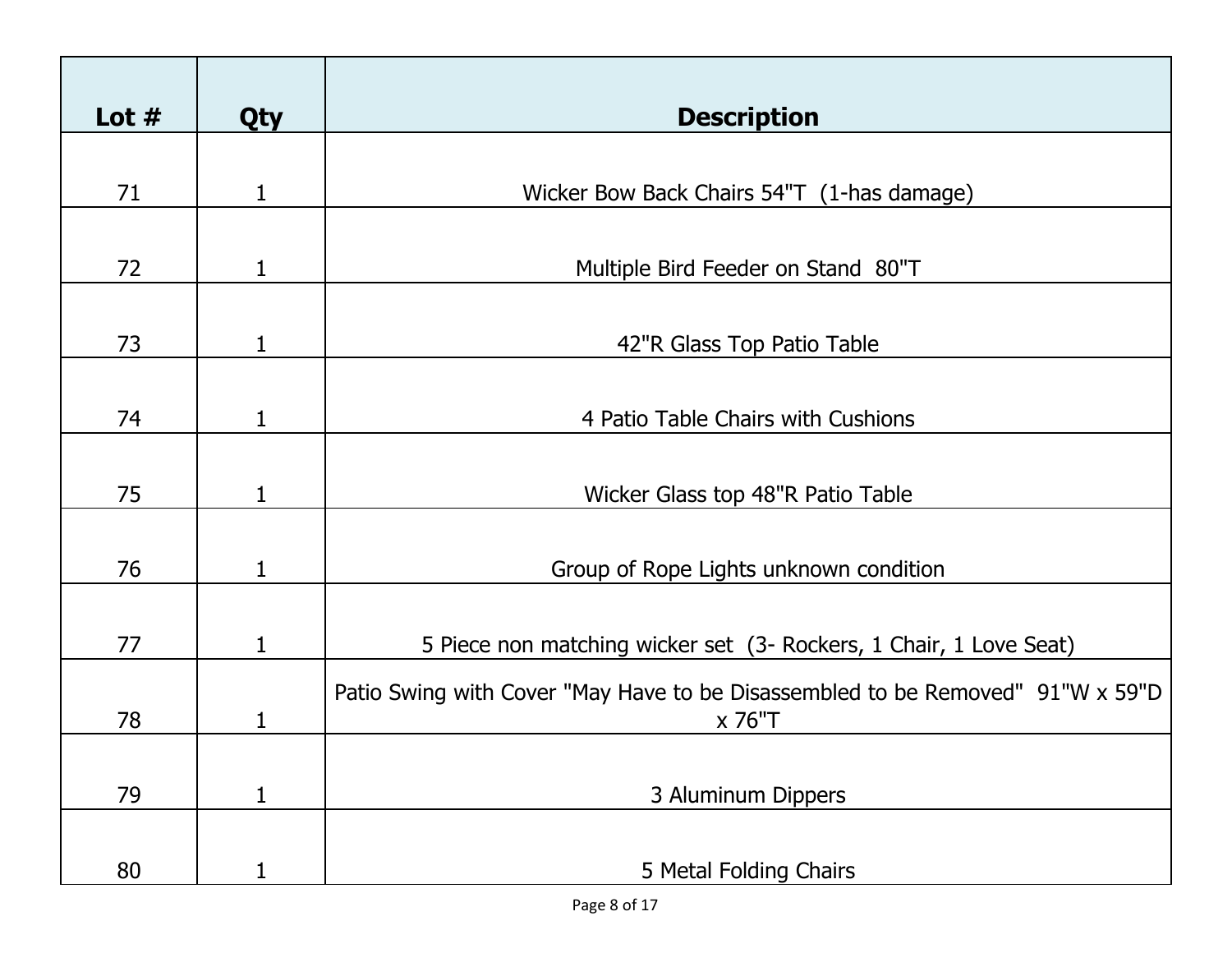| Lot $#$ | <b>Qty</b>   | <b>Description</b>                                    |
|---------|--------------|-------------------------------------------------------|
| 81      | 1            | 4 Patio Chairs Plastic Wicker                         |
| 82      | 1            | 4 Plastic Chairs                                      |
| 83      | 1            | 3 Wooden Nesting Tables                               |
| 84      | $\mathbf{1}$ | 4 Plastic Chairs                                      |
| 85      | 1            | 2 Reversible Patio Mats, Miscellaneous sizes & colors |
| 86      | 1            | 2 Reversible Patio Mats, Miscellaneous sizes & colors |
| 87      | 1            | 3 Reversible Patio Mats, Miscellaneous sizes & colors |
| 88      | 1            | 4 Reversible Patio Mats, Miscellaneous sizes & colors |
| 89      | $\mathbf{1}$ | Genie 5 Gal. Shop Vac (Unknown Condition)             |
| 90      |              | 32" Rd Wicker Table, Table Cloth, Misc.               |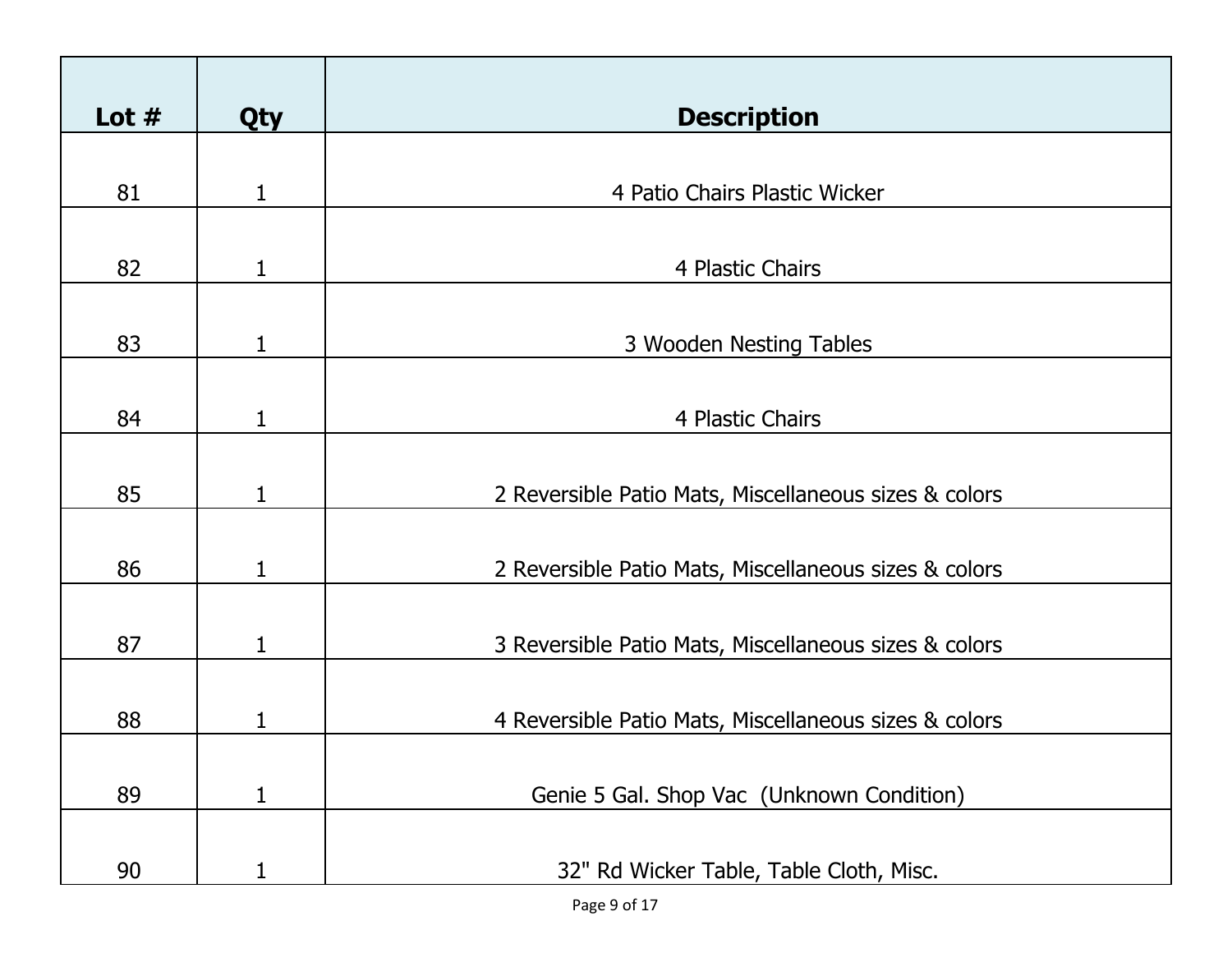| Lot $#$ | <b>Qty</b>   | <b>Description</b>              |
|---------|--------------|---------------------------------|
|         |              |                                 |
| 91      | $\mathbf 1$  | <b>Upholstered Love Seat</b>    |
| 92      | 1            | Welcome Bear, Plastic           |
| 93      | $\mathbf{1}$ | Cat Tower                       |
|         |              |                                 |
| 94      | 1            | Pet beds                        |
|         |              |                                 |
| 95      | $\mathbf{1}$ | Swivel, Rocking Chair, & Table  |
|         |              |                                 |
| 96      | 1            | Swivel, Rocking Chair, & Table  |
| 97      | $\mathbf{1}$ | Patio Love Seat & Coffee Table  |
|         |              |                                 |
| 98      | 1            | <b>Metal Stool</b>              |
|         |              |                                 |
| 99      | $\mathbf{1}$ | Group of Misc. Frog Decorations |
|         |              |                                 |
| 100     |              | Group of Queen Sheets           |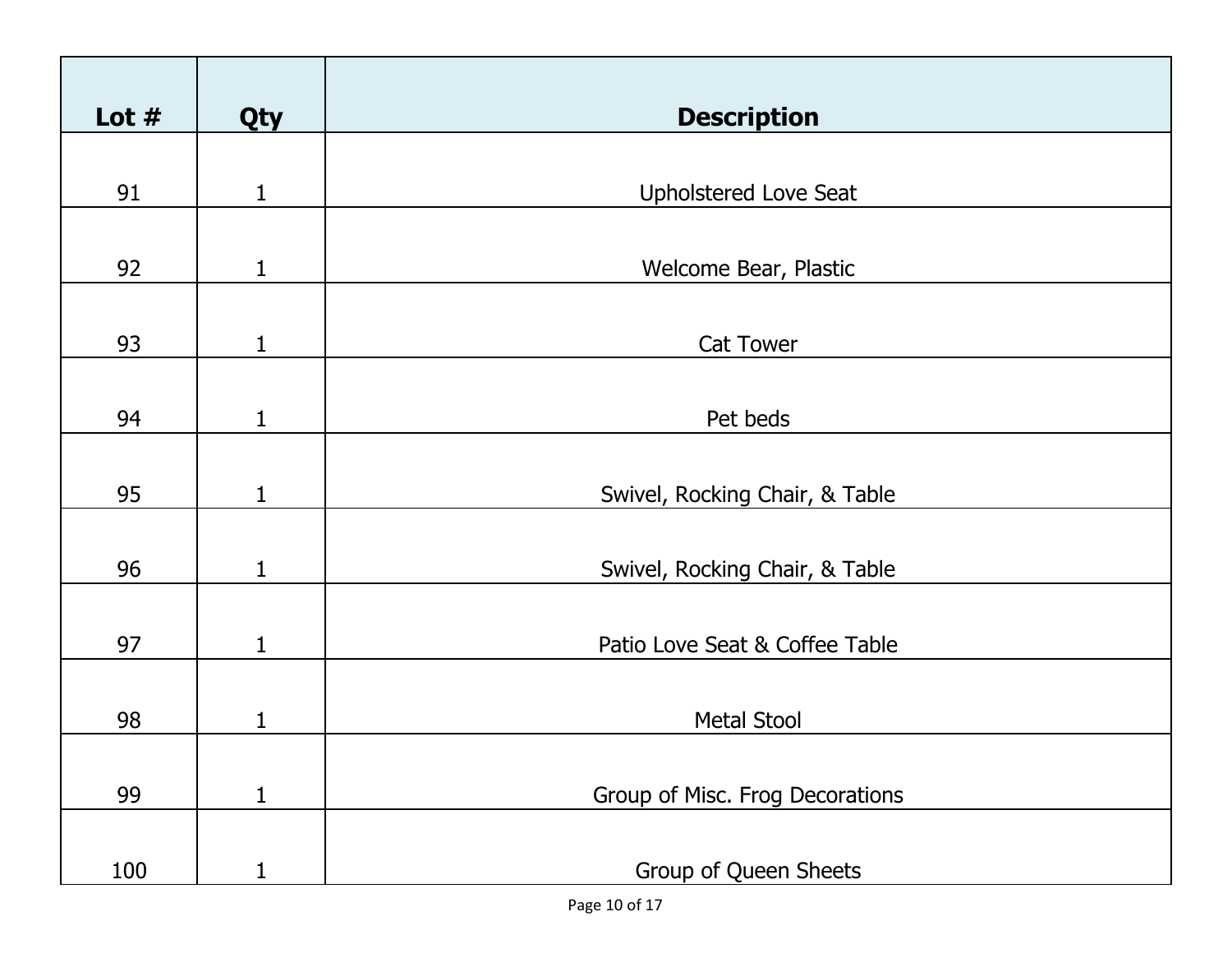| Lot $#$ | <b>Qty</b> | <b>Description</b>                                                                            |
|---------|------------|-----------------------------------------------------------------------------------------------|
|         |            |                                                                                               |
| 101     | 1          | Vintage 5 Drawer Chest on casters 34 x 18 x 55                                                |
| 102     | 1          | Bathroom Decorator Items (8 $1/2 \times 4$ $1/2 \times 18$ ) (11 $\times$ 6 $\times$ 30 Tall) |
| 103     | 1          | Paper Holder, Trash Can, & Brush                                                              |
| 104     | 1          | 3 Misc. Floral Scenes                                                                         |
|         |            |                                                                                               |
| 105     | 1          | <b>Bathroom Accessories</b>                                                                   |
| 106     |            | Bear Lamp & Bear Figurines, Vase                                                              |
|         |            |                                                                                               |
| 107     | 1          | Night Stand 1- Door & 1 Drawer $(16 \times 14 \times 28"$ Tall)                               |
|         |            |                                                                                               |
| 108     |            | Vintage Bed 57"                                                                               |
|         |            |                                                                                               |
| 109     | 1          | 3 Drawer Dresser with Mirror "No Contents" (42 x 18 x 65 Tall)                                |
|         |            |                                                                                               |
| 110     |            | Armoire - 2 Doors & 2 Drawers "No Contents" (35 1/2" x 20" x 60" Tall)                        |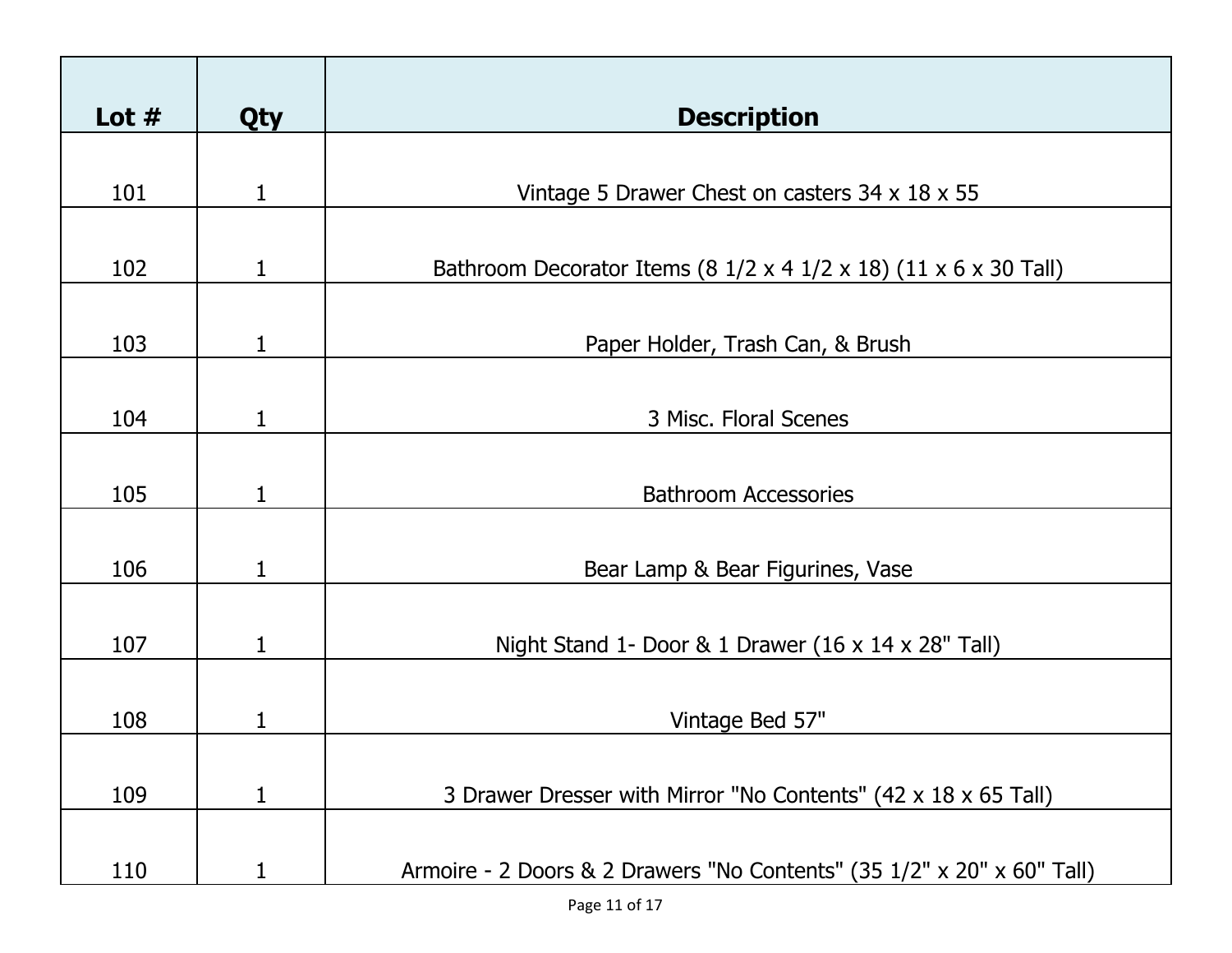| Lot $#$ | Qty          | <b>Description</b>                             |
|---------|--------------|------------------------------------------------|
|         |              |                                                |
| 111     | $\mathbf{1}$ | Dressing Vanity with Stool (46 x 17 x 62 Tall) |
|         |              |                                                |
| 112     | 1            | Steer Head 46"W                                |
|         |              |                                                |
| 113     | 1            | Childrens Horse 23" x 26"L                     |
|         |              |                                                |
| 114     | 1            | Group of Blankets, Linens, & Misc.             |
|         |              |                                                |
| 115     | 1            | Cedar Chest (48" x 20" x 22"T)                 |
|         |              |                                                |
| 116     | 1            | Group of What Nots with 2 Lead Solders         |
|         |              |                                                |
| 117     | 1            | Western Style Santa Claus's 19"T               |
|         |              |                                                |
| 118     | 1            | Group of Childrens Toys & Dolls                |
|         |              |                                                |
| 119     | $\mathbf{1}$ | Group of Board Games                           |
|         |              |                                                |
| 120     | $\mathbf{1}$ | Group of Linens                                |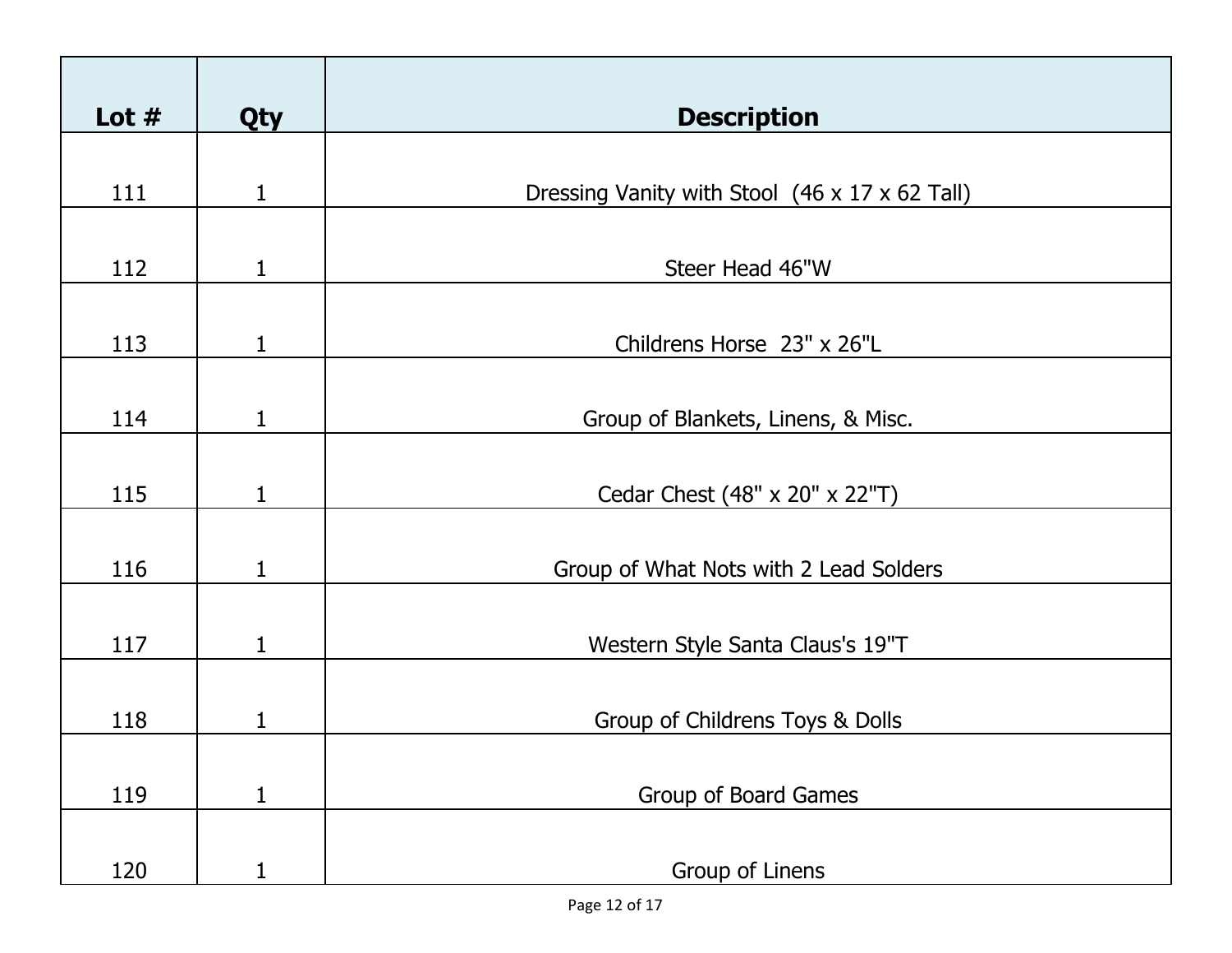| Lot $#$ | <b>Qty</b> | <b>Description</b>                                               |
|---------|------------|------------------------------------------------------------------|
| 121     | 1          | 8 Cube Shelf (24 x 49 x 11 1/2)                                  |
| 122     | 1          | Large Group of Picture Frames                                    |
| 123     | 1          | Large Group of linens & Quilts                                   |
| 124     |            | 2 Light Houses & Owl                                             |
| 125     | 1          | Vintage China Cabinet Door (32" x 49"T)                          |
| 126     |            | Group of Bags, US Coast Round Garland Rug, Vintage Training Case |
| 127     | 1          | Blue Accent Rug (64" x 38")                                      |
| 128     | 1          | Black & Orange Accent Rug (64" x 45")                            |
| 129     | 1          | Vintage Wooden Chair Heavy Carving 43"T                          |
| 130     |            | Stained Glass Globe Floor Lamp 71"T                              |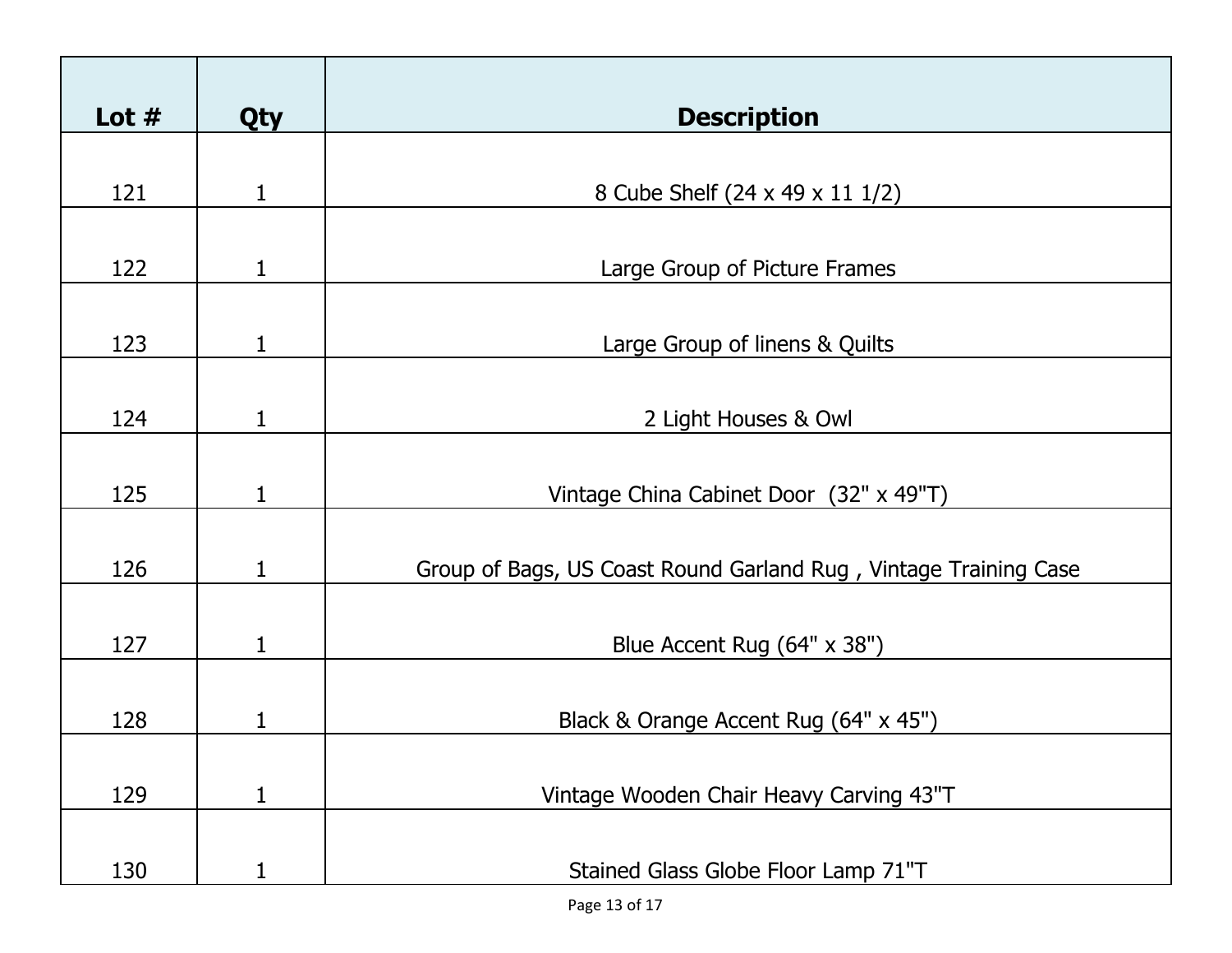| Lot $#$ | <b>Qty</b>   | <b>Description</b>                                      |
|---------|--------------|---------------------------------------------------------|
| 131     | 1            | 2 Vintage Framed Pictures (17 1/2 x 21 1/2) & (23 x 27) |
| 132     | 1            | Group of Mirrors & Pictures Some Damaged                |
| 133     | 1            | <b>ION Turntable</b>                                    |
| 134     | 1            | Large Group of Picture Frames Assorted Sizes            |
| 135     | 1            | Shelf Unit "No Contents" (36 x 12 x 48)                 |
| 136     |              | Shelf Unit (No Contents, Some Damage) 36 x 12 x 48      |
| 137     | 1            | Group of Assorted Prints & Pictures                     |
| 138     |              | Metal Floor Lamp 72"T                                   |
| 139     | $\mathbf{1}$ | Framed Egyptian on Paper (20 $1/2 \times 16$ $1/2$ )    |
| 140     |              | Group of Books                                          |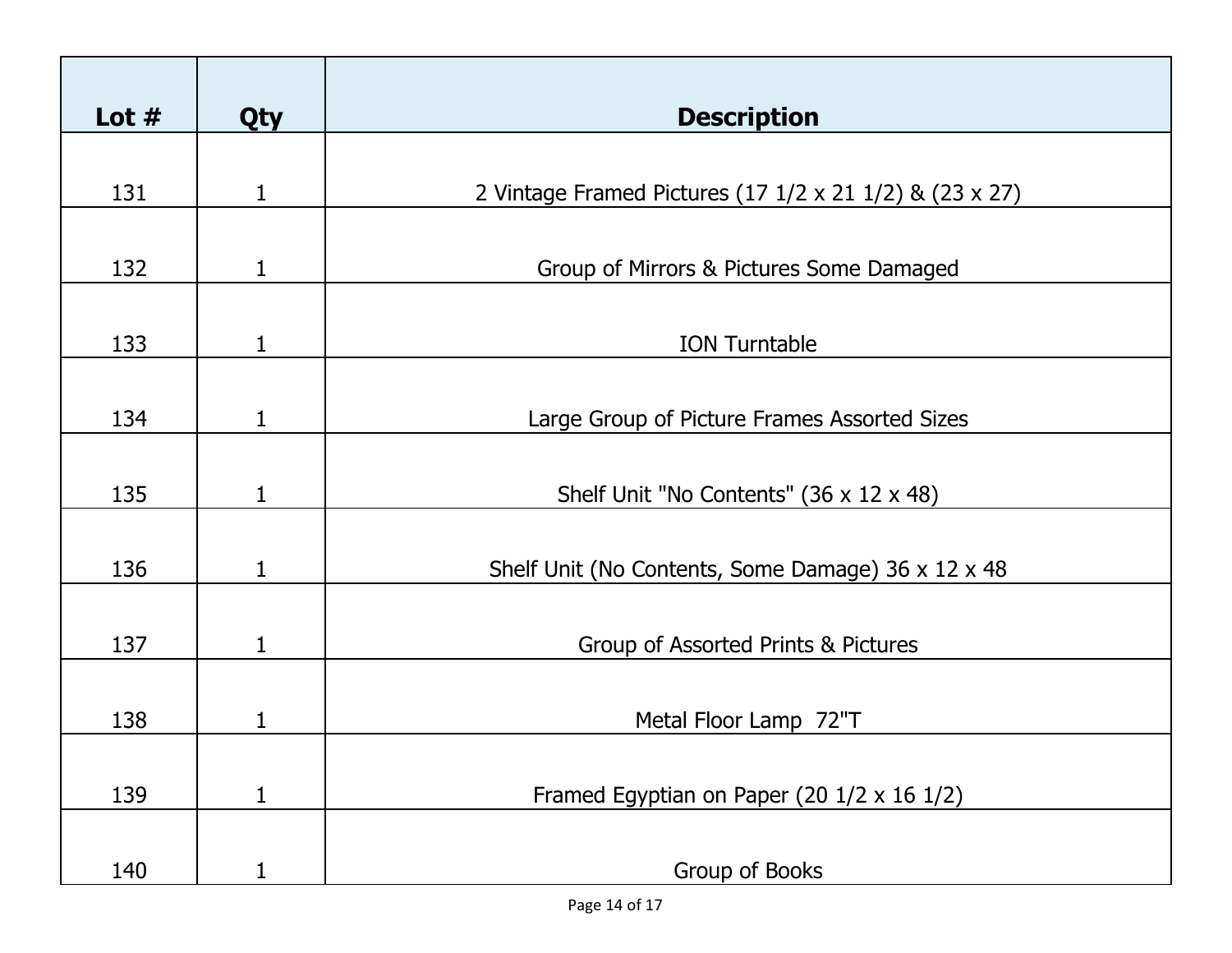| Lot $#$ | <b>Qty</b>   | <b>Description</b>                                                            |
|---------|--------------|-------------------------------------------------------------------------------|
|         |              |                                                                               |
| 141     | 1            | 6 Adjustable Shelf Unit "No Contents" (18 x 12 x 7)                           |
|         |              |                                                                               |
| 142     | 1            | Large Group of CDs & Cabinet                                                  |
|         |              |                                                                               |
| 143     | 1            | Group LP Albums Misc. Artist                                                  |
|         |              |                                                                               |
| 144     | 1            | Chinese Books, Post Cards, Etc.                                               |
|         |              |                                                                               |
| 145     | 1            | History of War Front Pages, 1st Atomic Bomb Oct. 14, 1945, 5 Senses, Pintinks |
|         |              |                                                                               |
| 146     | $\mathbf{1}$ | 4 Nesting Tables 23 & 25"T                                                    |
|         |              |                                                                               |
| 147     | 1            | Group of Vintage Books                                                        |
|         |              |                                                                               |
| 148     | 1            | Misc. Craft & Reference Books                                                 |
|         |              |                                                                               |
| 149     | 1            | 6 Adjustable Shelf Unit "No Contents" (18 x 12 x 17)                          |
|         |              |                                                                               |
| 150     |              | Stained Glass Window (32x15)                                                  |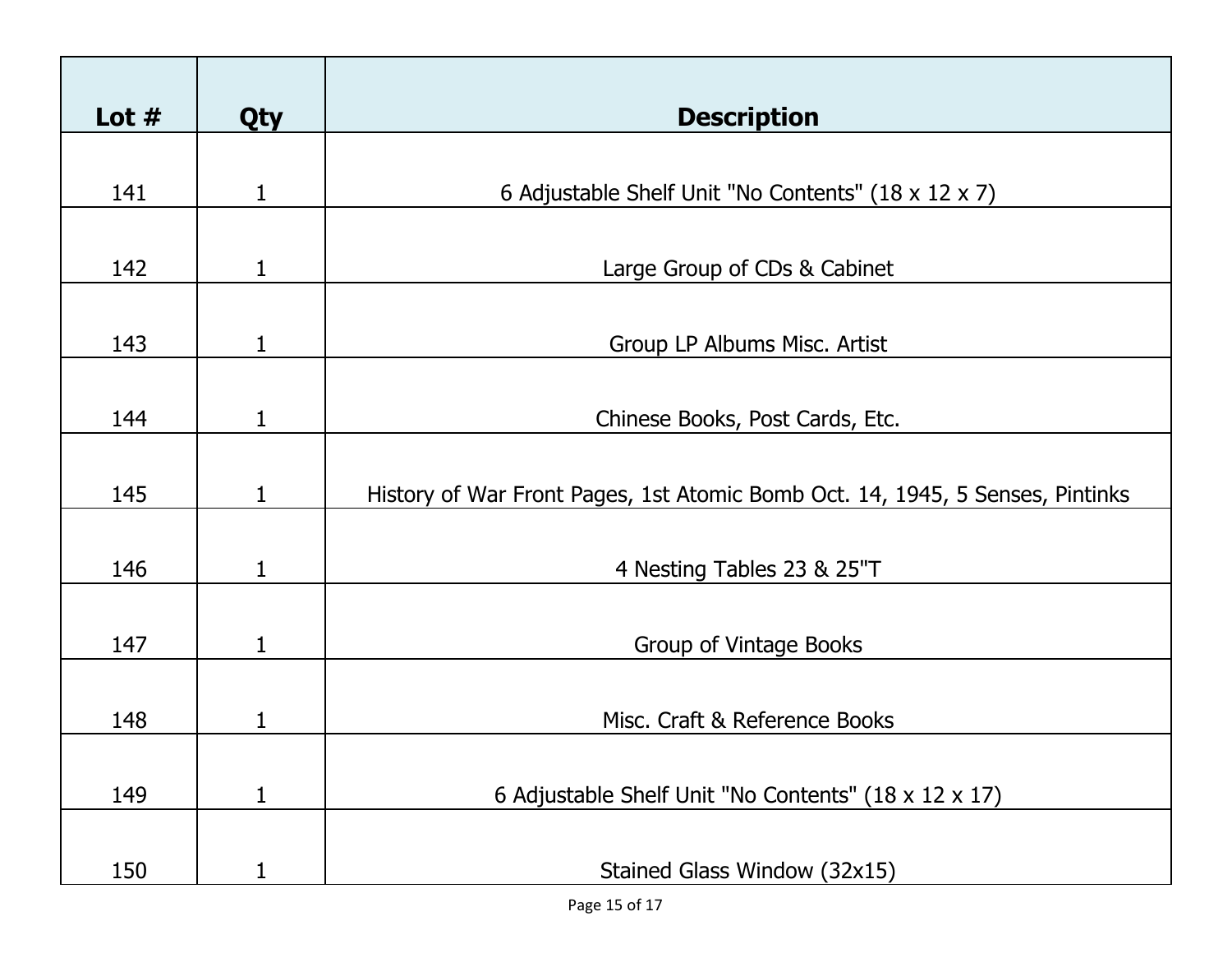| Lot $#$ | <b>Qty</b>   | <b>Description</b>                                                             |
|---------|--------------|--------------------------------------------------------------------------------|
| 151     | 1            | 2 Small Tables, Mirror Top & Glass Covered (16 x 13 x 25) & (25 x 12 1/2 x 23) |
| 152     | 1            | Chair with Ottoman                                                             |
| 153     | 1            | Arrow heads, Rocks, South Atlantic Commander Ashtray                           |
| 154     | 1            | Vintage Globe "Terrestrial" Damage to Base                                     |
| 155     | 1            | Drop Leaf Table (Damage to Leaf) 40" sq. 30"T                                  |
| 156     | 1            | 2 Stained Glass Table Lamps with Extra Globe                                   |
| 157     | $\mathbf{1}$ | Floor Lamp 69"T                                                                |
| 158     | $\mathbf{1}$ | 4 Hook Coat Rack 28"                                                           |
| 159     | $\mathbf{1}$ | Large Group of Christmas Decorations                                           |
| 160     |              | 6 Cube Storage Unit (36 x 12 x 24"T)                                           |